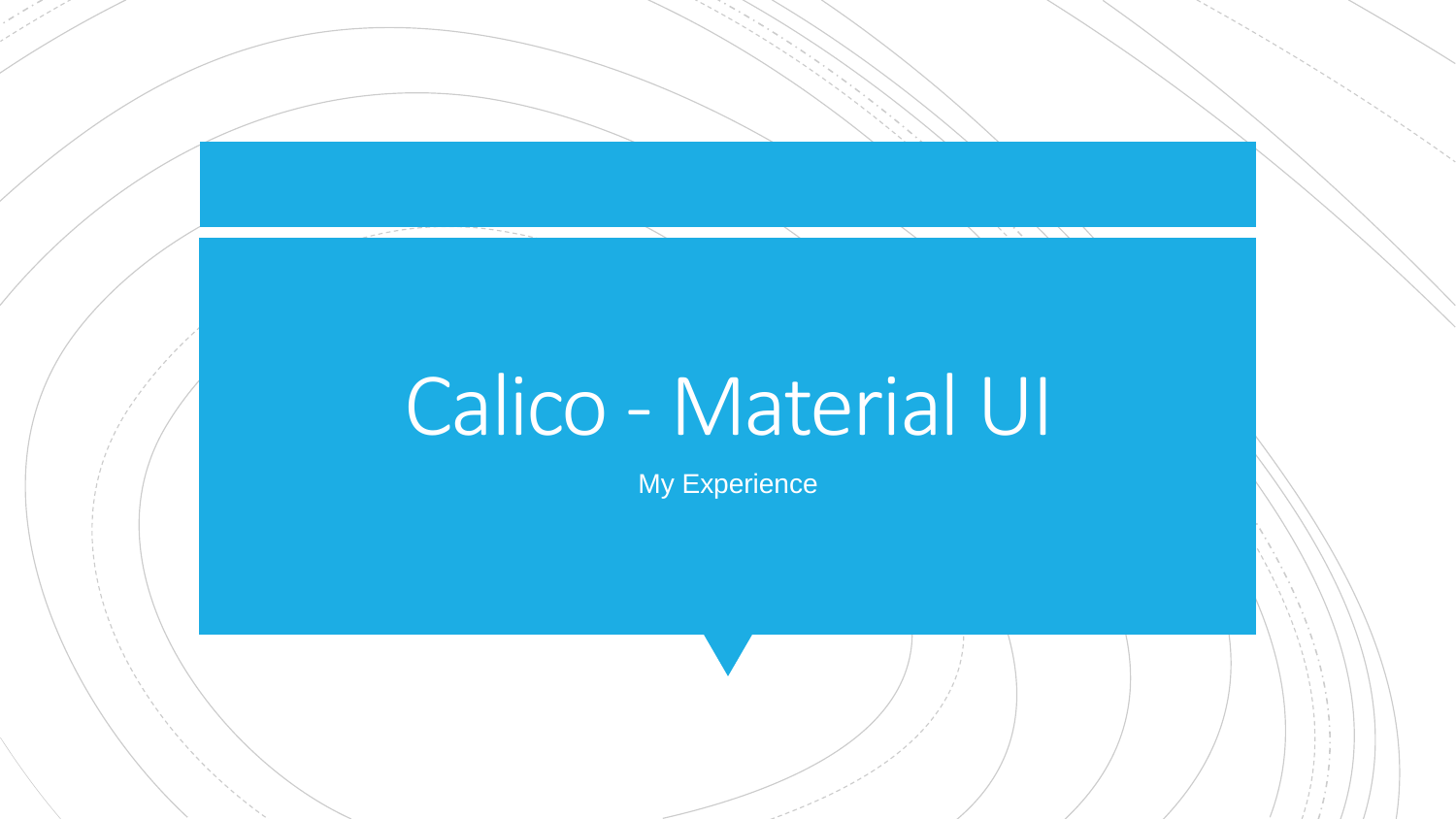### About Me

- My name is Xavier Bryson and I'm 20 years old.
- I'm a recent Computer Science Graduate at the University of the West Indies.
- I'm driven and inspired to become competent in my field.
- I'm an avid lover of games, design, art and philosophy.

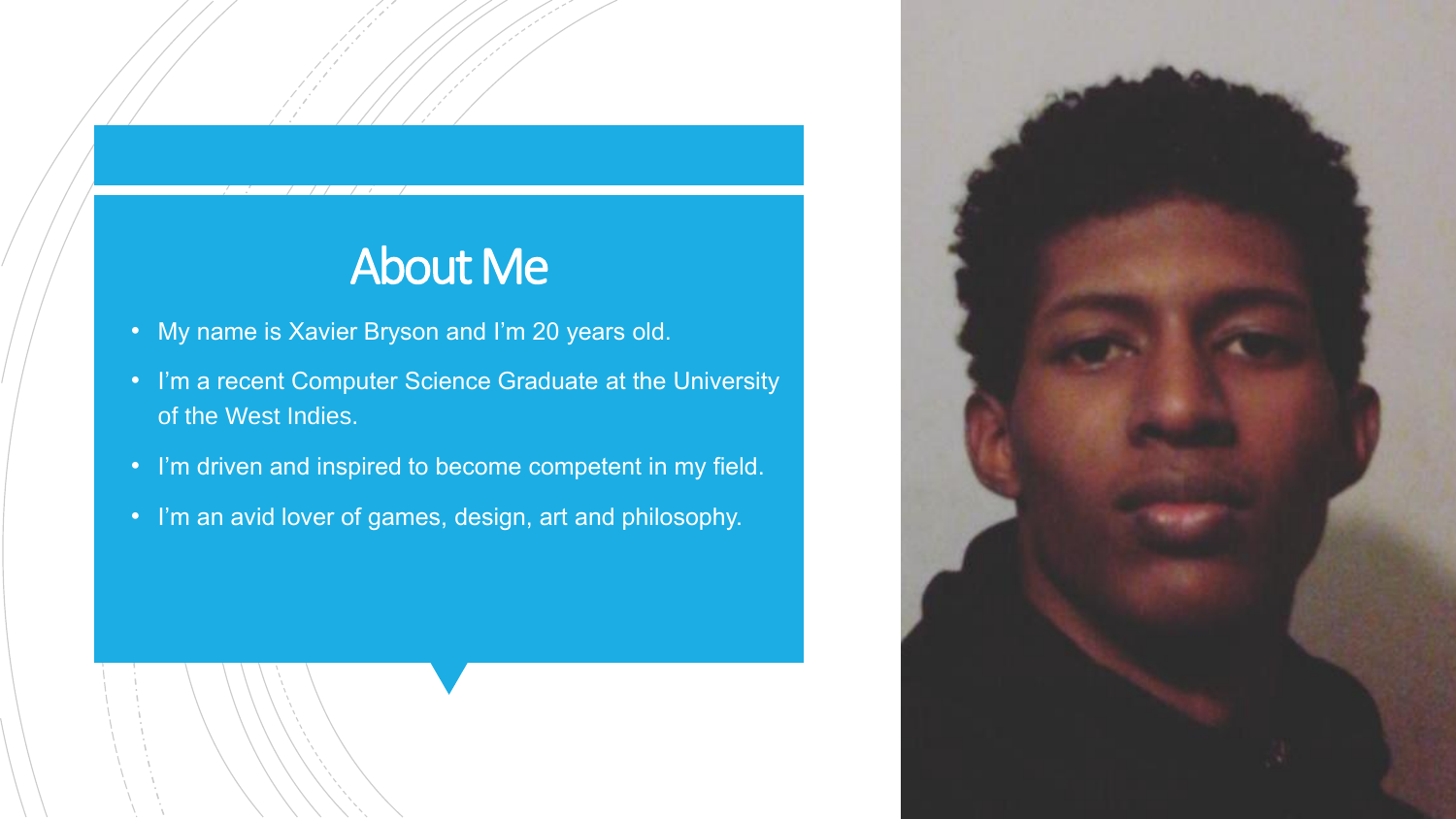# What did I do for Calico?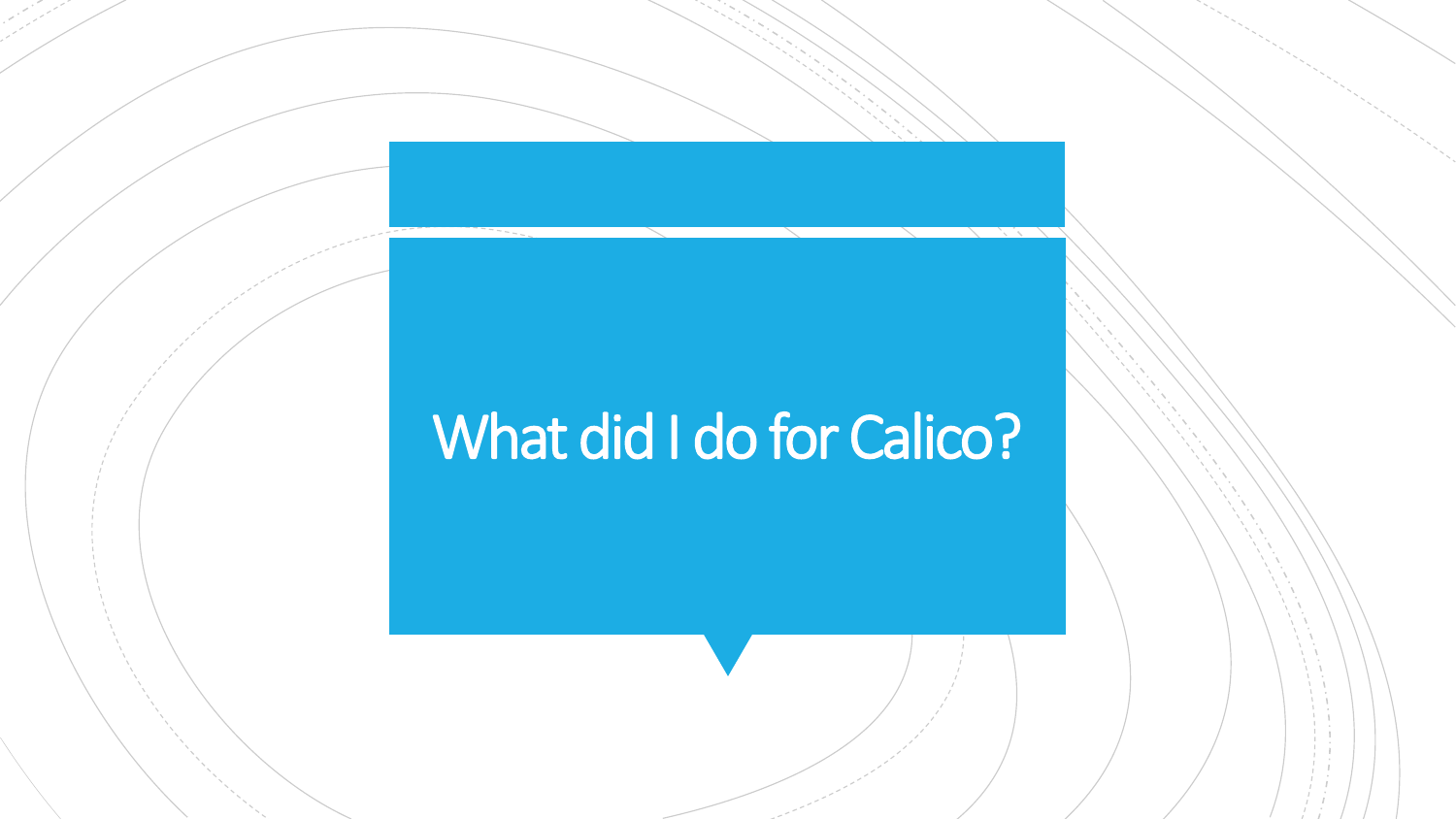## In short…..

### I WORKED ON MATERIAL UI

- I created 3 new components for it:
	- **Toggle Buttons**
	- App Icons
	- Bottom Sheets



### WHAT IS MATERIAL UI?

- Developed using a JavaScript library called React.
- Material UI is a set of components that developers can use within there web applications.
- This is to give those applications a standard Material Design look that Google outlines in the link below:
- <https://material.io/guidelines/>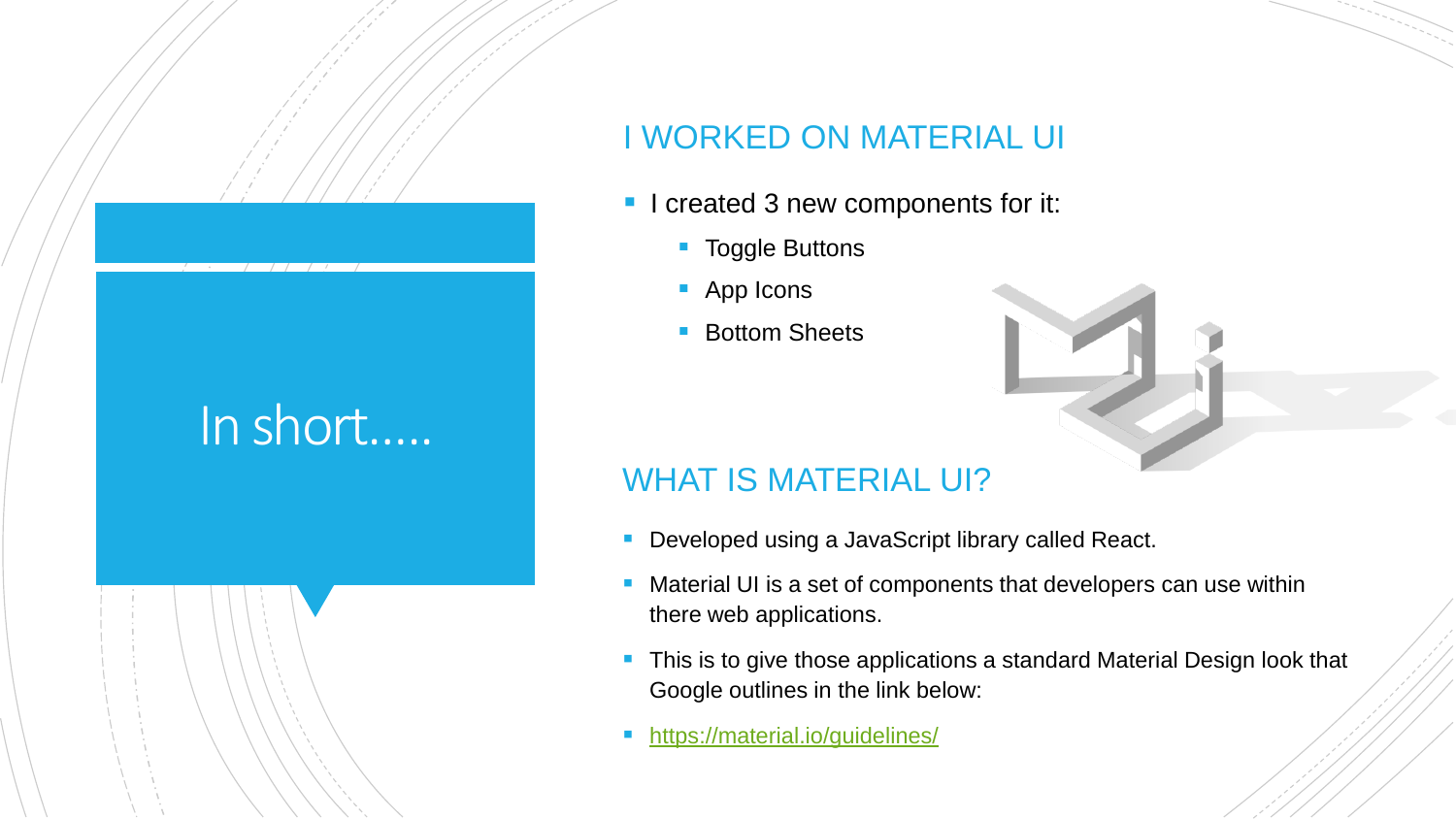# Toggle Buttons

### USAGE

- **Toggle buttons may be used to group related options.**
- **Similar to the buttons used to bold, italicise and underline** text within editors such as Microsoft Word.

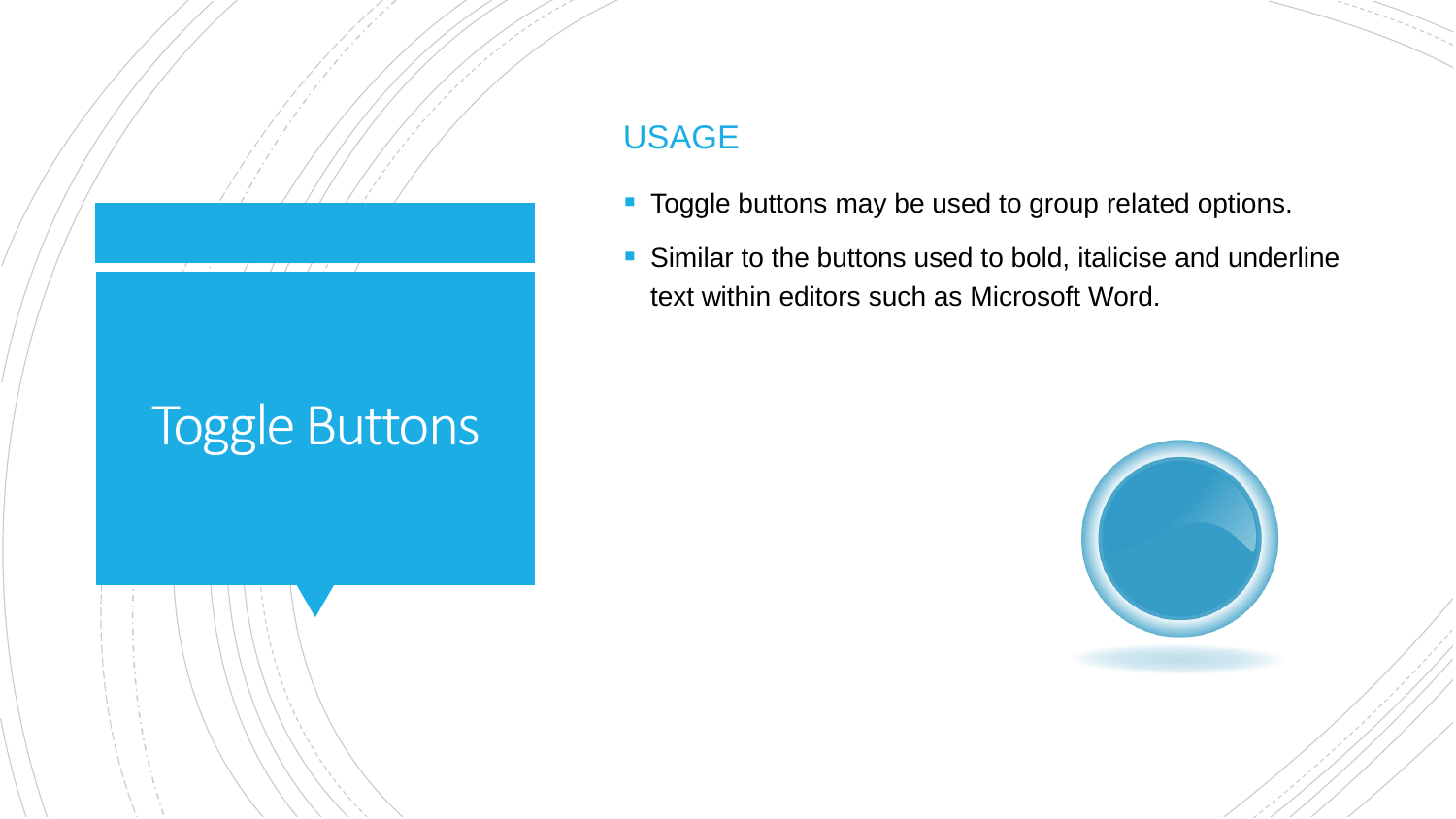### **Toggle Buttons Examples**

Normal toggle button declared with no additional properties.

 $\langle$   $\rangle$ B  $I \cup \overset{\Delta}{\longrightarrow}$ Text to be edited.

## TOGGLE BUTTONS

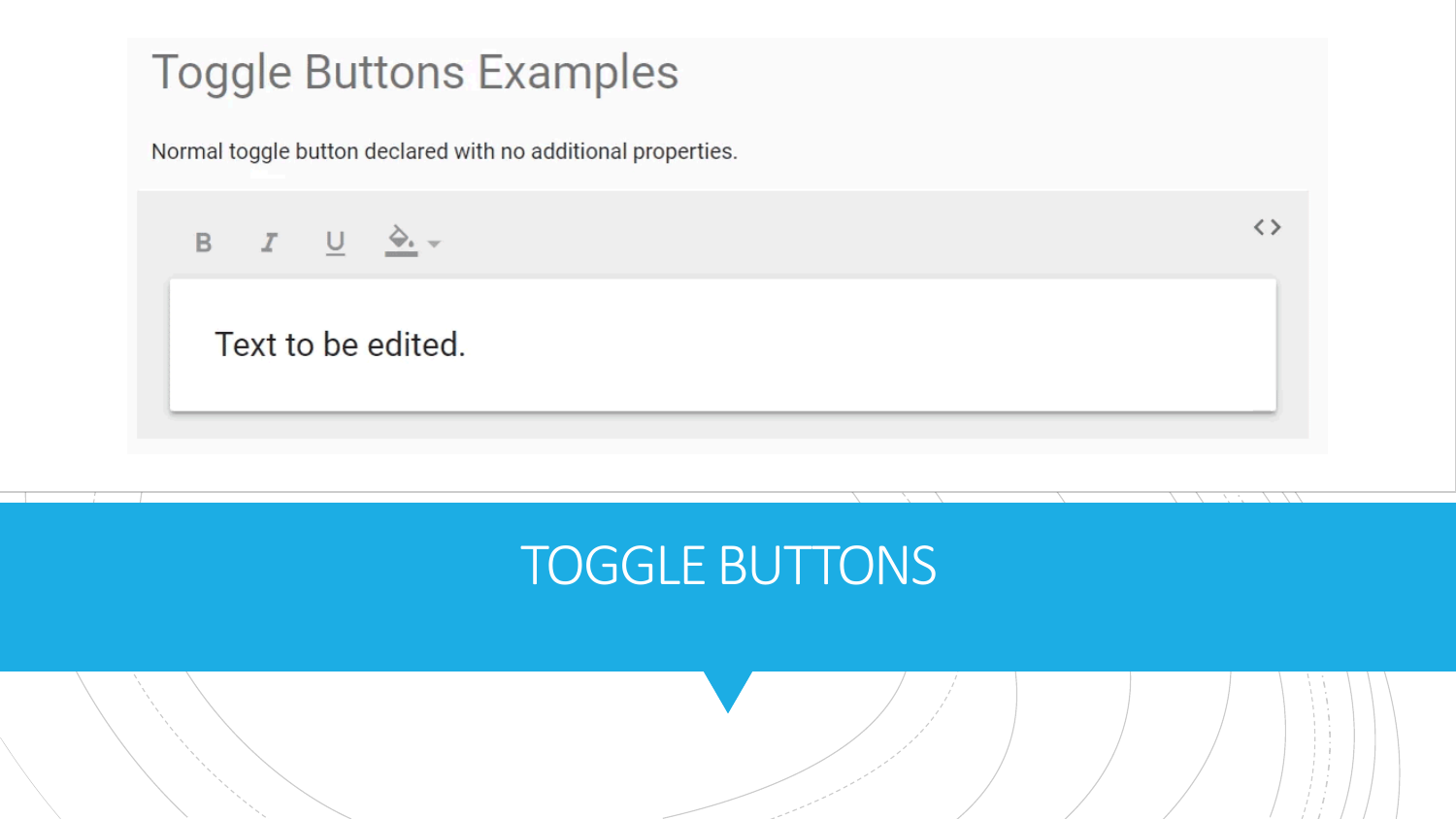# App Icons

### USAGE

- **App shortcuts give users quick, easy access to up to four of** your app's actions. Each action can also be added to the home screen.
- **If you have Android Oreo it's similar to the options that** appear after long pressing an icon on the Home Screen.

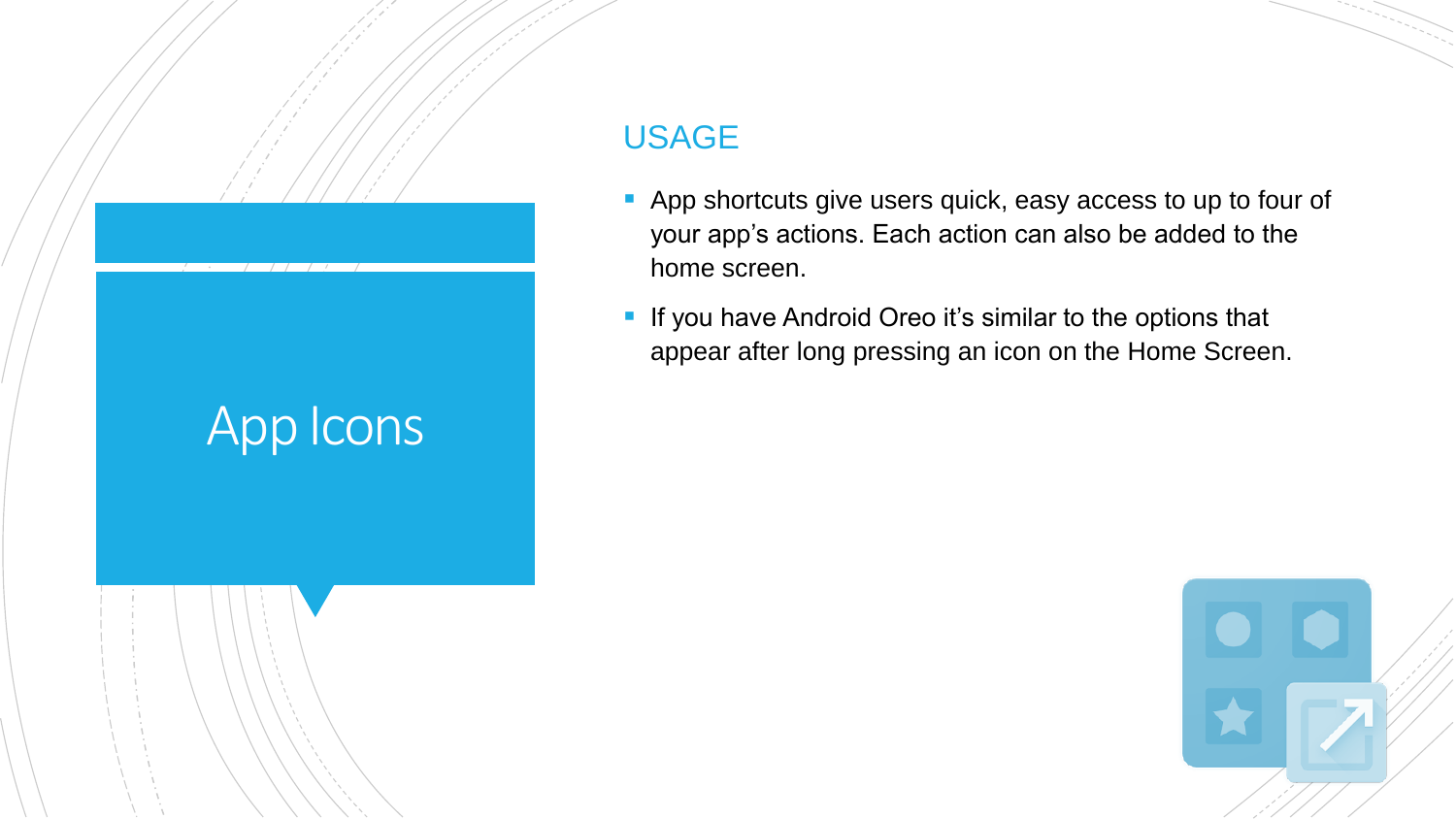



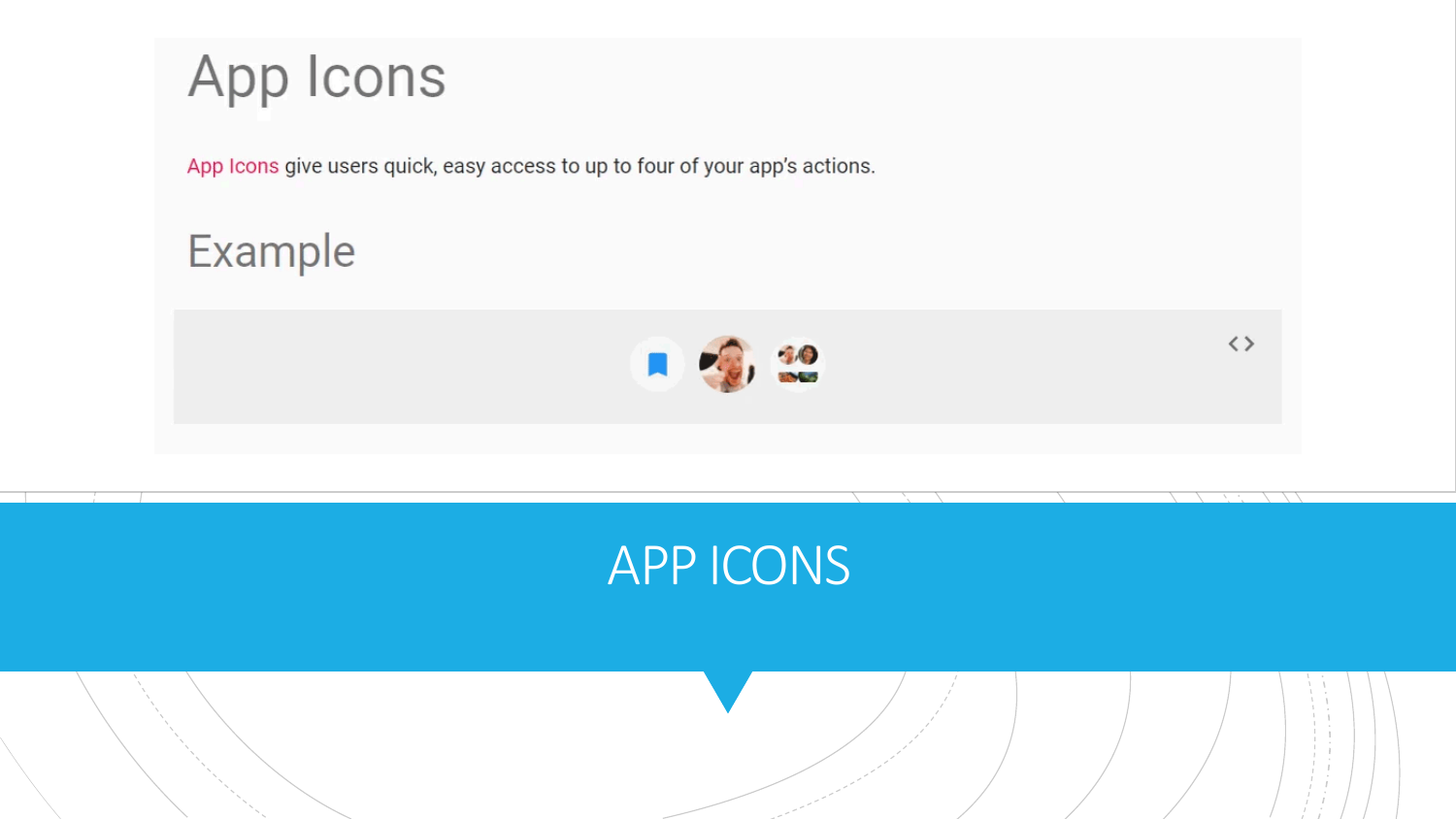# Bottom Sheets

### USAGE

- **Bottom sheets slide up from the bottom of the screen to** reveal more content.
- Well let's look at the demo.

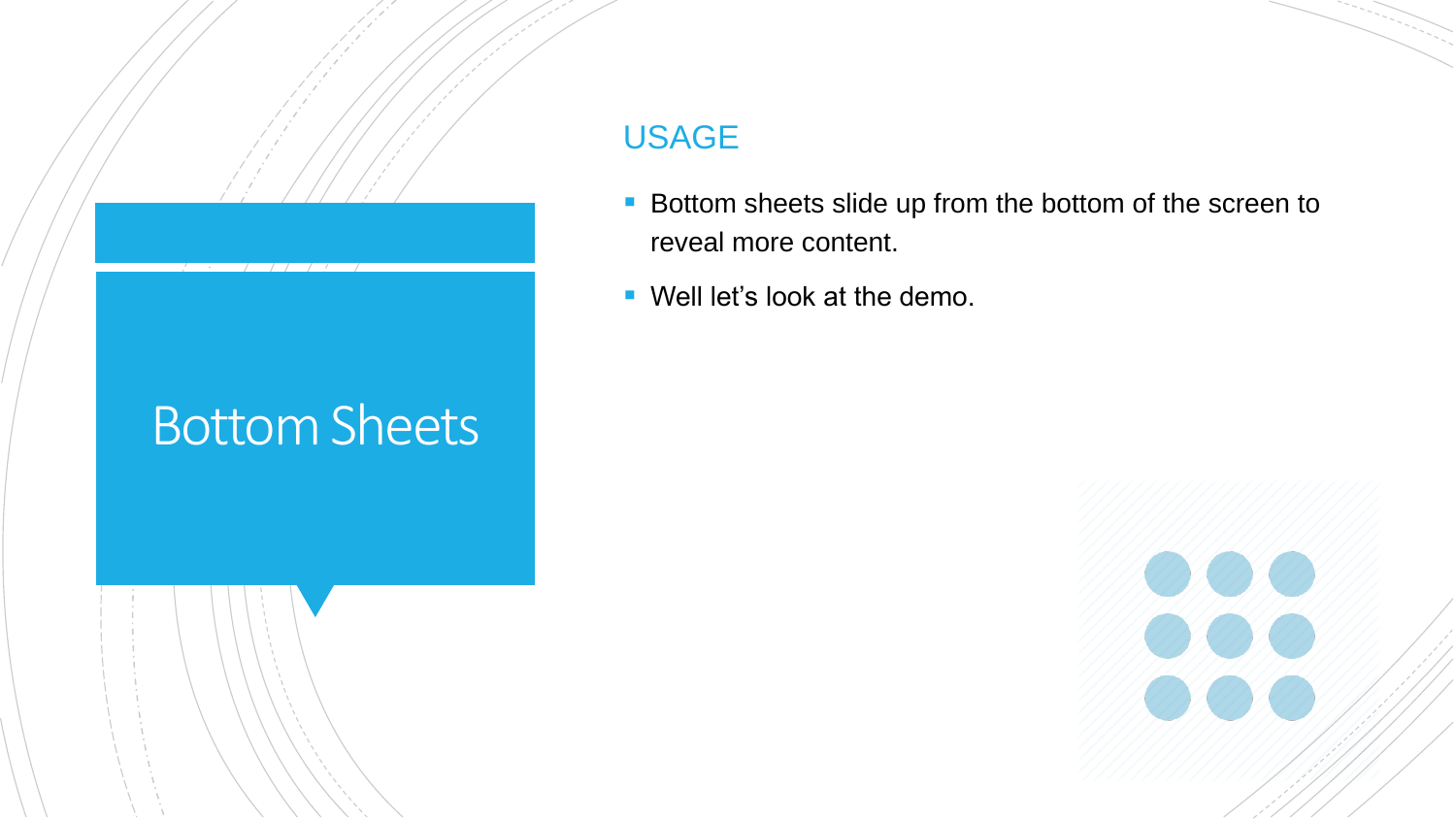| $\hat{=}$                                             |                           |                          |                       |    |       |  |
|-------------------------------------------------------|---------------------------|--------------------------|-----------------------|----|-------|--|
| Material-UI<br><b>Bottom Sheet</b><br>v1.0.0-alpha.22 |                           |                          | $\mathsf Q$           | Ŧ. | $9$ 0 |  |
| <b>Getting Started</b>                                |                           |                          | <b>EDIT THIS PAGE</b> |    |       |  |
| Customization                                         | TOGGLE SIMPLE BOTTOMSHEET | TOGGLE MODAL BOTTOMSHEET | $\langle$ $\rangle$   |    |       |  |
| Guides                                                |                           |                          |                       |    |       |  |
| Style<br>Layout                                       |                           |                          |                       |    |       |  |
| <b>Component Demos</b>                                |                           |                          |                       |    |       |  |
| App Bar                                               |                           |                          |                       |    |       |  |
| Avatars                                               |                           |                          |                       |    |       |  |
| Badges                                                |                           |                          |                       |    |       |  |
| Bottom Navigation                                     |                           |                          |                       |    |       |  |
| <b>Bottom Sheet</b>                                   |                           |                          |                       |    |       |  |
| Buttons                                               |                           |                          |                       |    |       |  |
| Cards                                                 |                           |                          |                       |    |       |  |
| Chips<br>Dialogs                                      |                           |                          |                       |    |       |  |
| Dividers                                              |                           |                          |                       |    |       |  |
| Drawers                                               |                           |                          |                       |    |       |  |
| Lists<br>$\mathbf{v}$                                 |                           |                          |                       |    |       |  |
|                                                       |                           |                          |                       |    |       |  |

### Bottom Sheet

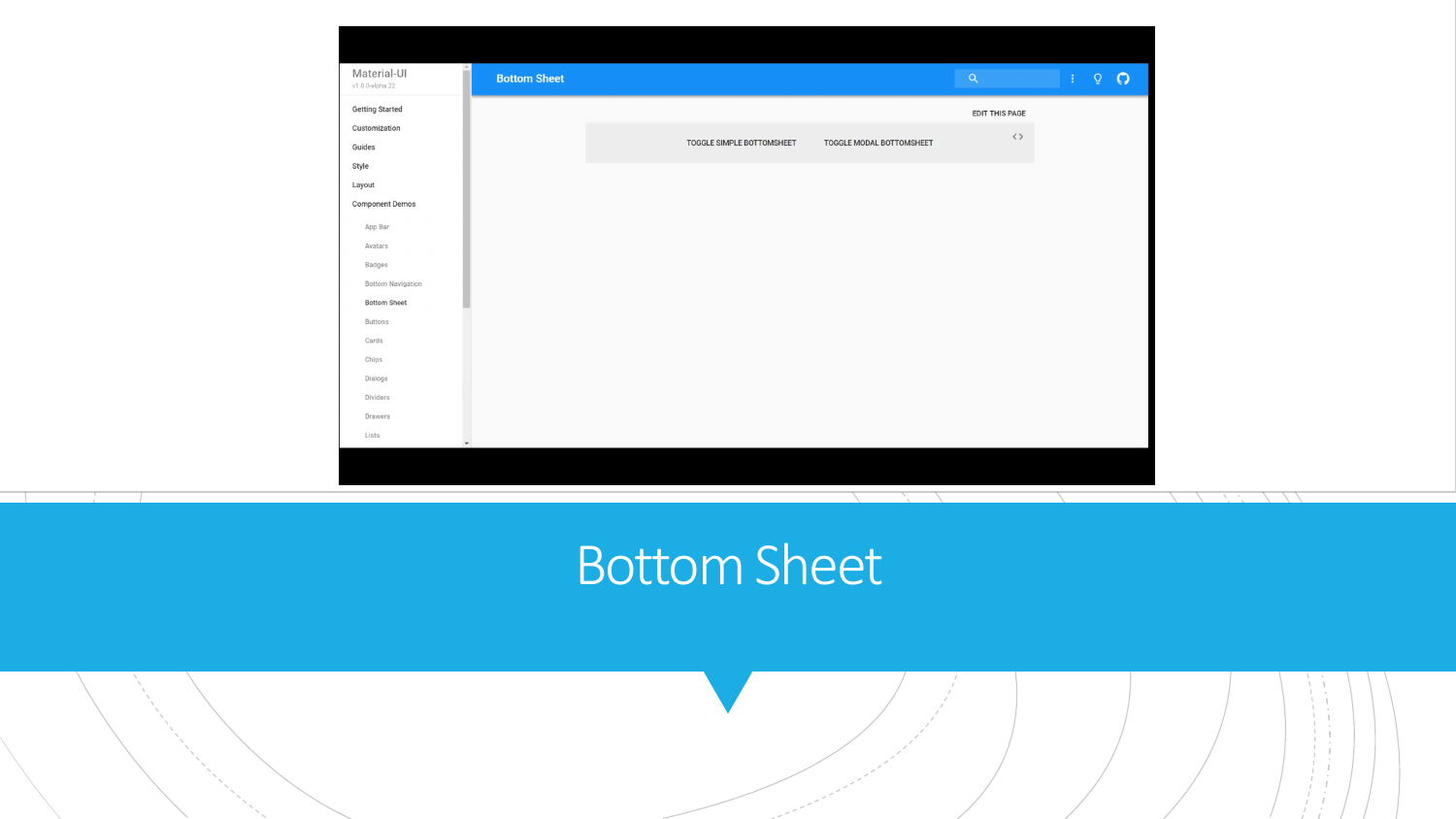# How was it?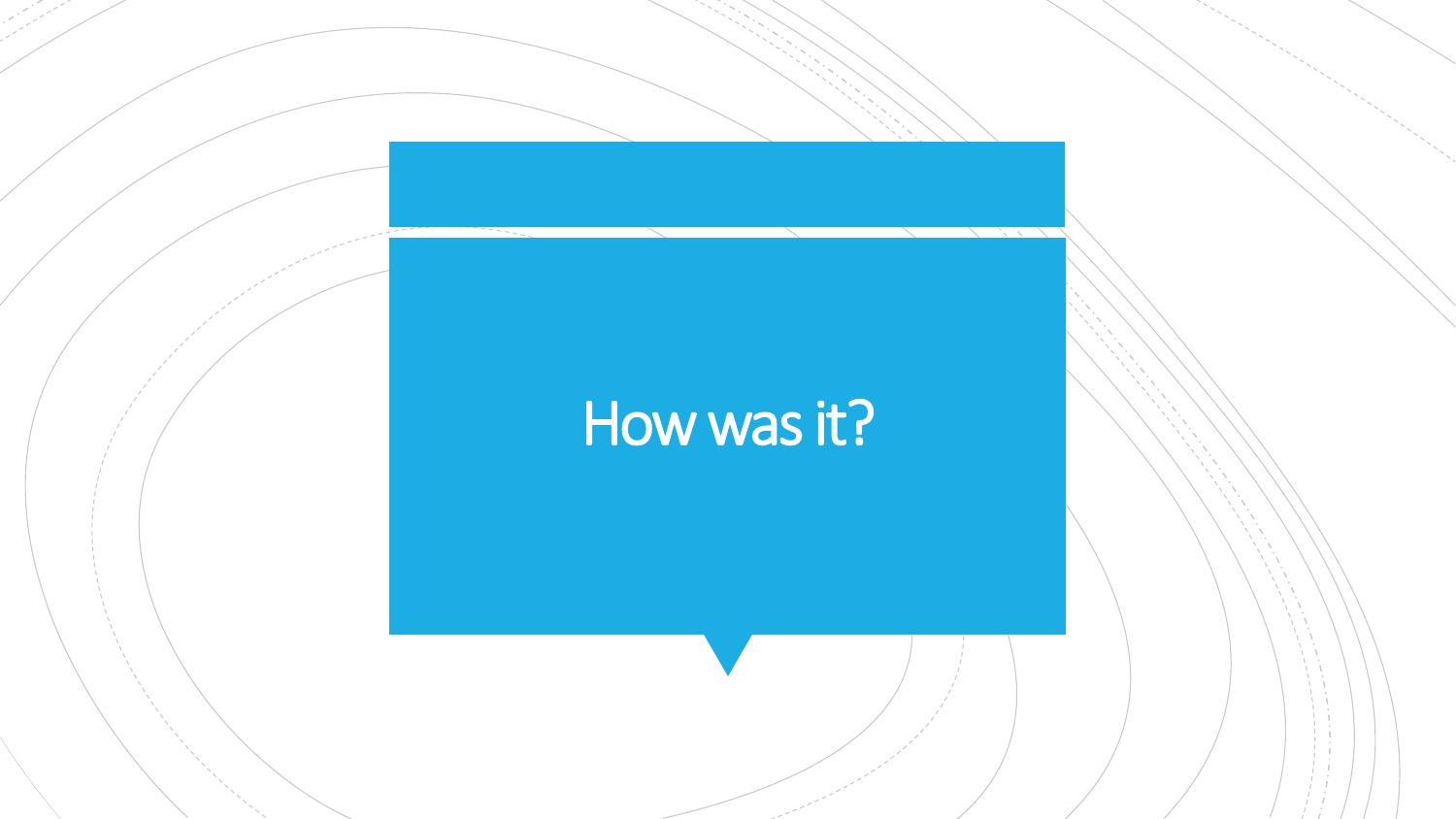

- **I** had a blast learning the technologies required to create the components you saw before.
	- Some of which were React and Enzyme.
- **I also learned a lot from the Open Source community as** well as my mentor and his team.
- **Finally I developed some valuable relationships.**



Well…